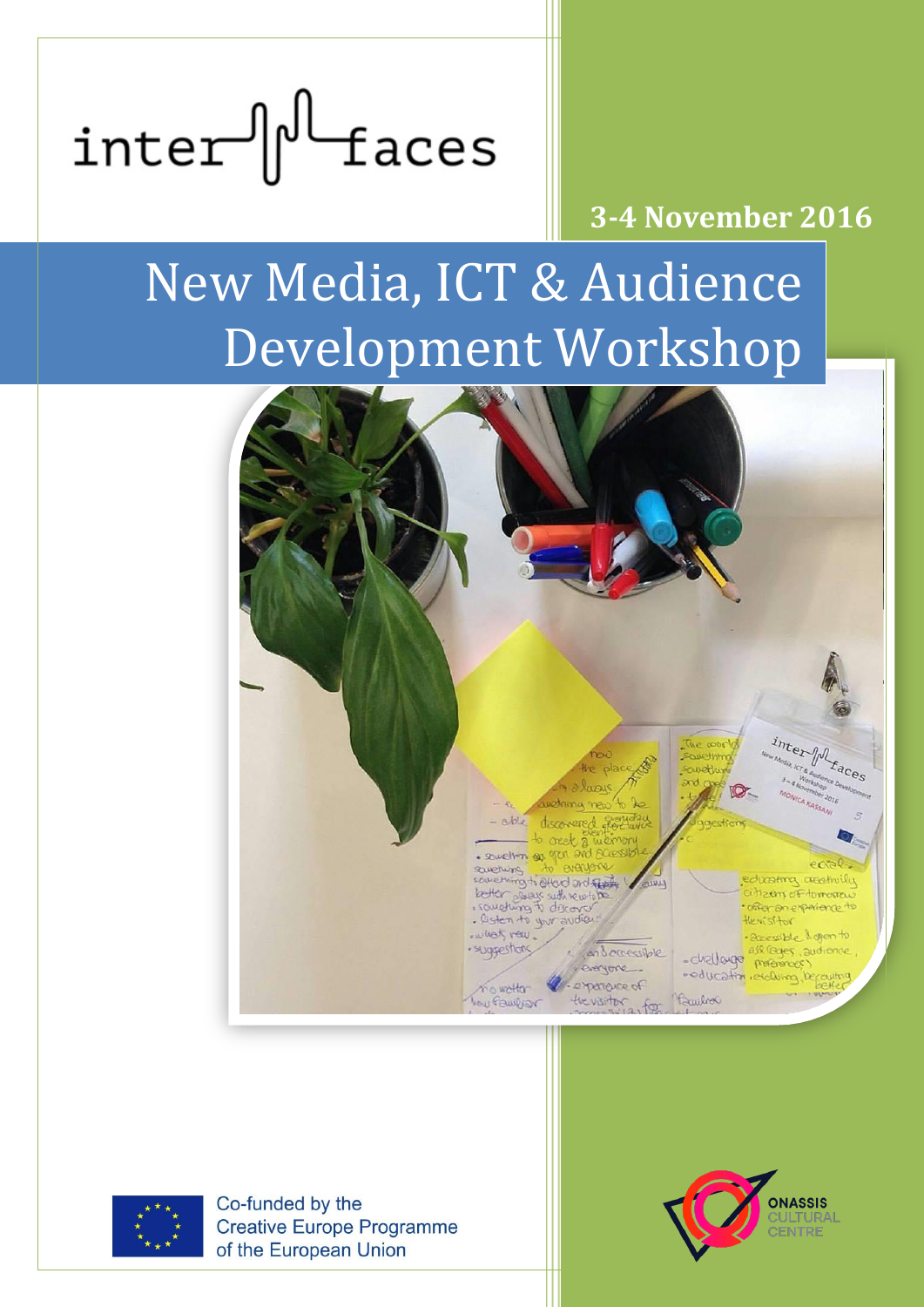

# Workshop Summary

Over 1.5 days, the Interfaces workshop on New Media, ICT and Audience Development aimed to explore the use of content and digital channels in attracting new audiences. Drawing on a range of business models plus consumer, business and technology trends, participants were encouraged to think laterally about their creative assets and audience development strategies.

The learning outcomes for participants were to develop:

- a) Insights into the latest consumer and industry trends in content, and a detailed understanding of how these can be leveraged by their organisation;
- b) An evaluation of the most promising content assets within their organisation;
- c) A range of ideas and guidance on the most effective communication approaches (tone, style and platforms) tailored to their organisation;
- d) An understanding of the interplay between the different communication channels accessible to their organisation;
- e) Applicable insights into attracting and nurturing a community around their organisation;
- f) An opportunity to network with similar organisations and receive both peer and expert feedback on their evolving strategic plans.

Participants were led through a series of talks on best practice, followed by a range of exercises to complete individually, in pairs or in small groups. The exercises introduced several creative brainstorming tools to assist with ideation, namely: (1) the Brand Butterfly tool for identifying purpose in the context of user needs and organisational assets; (2) the Idea Blitz tool for rapid, divergent idea generation; and (3) Visual Storytelling for testing communication techniques.

Through the course of the workshop, participants were invited to design a clear and inspiring proposition to appeal to a defined audience base (broad or niche), with a content format that worked as a framing device for determining production requirements, the community proposition, content frequency and type, and creative execution across a range of channels. This provided a clear strategic narrative for the following 0.5-day workshop on utilising those various social channels.

Participants came from a diverse range of backgrounds, representing organisations of various sizes, locations and artforms including universities, art centres and ensembles. Organisations in attendance included ZKM, IRCAM, Klangforum Wien, European University Cyprus, Onassis Cultural Centre, Panteion University, Syros Sound Meetings, Music Village, British Council, Medea Electronique, ARTefacts ensemble and dissonArt ensemble.



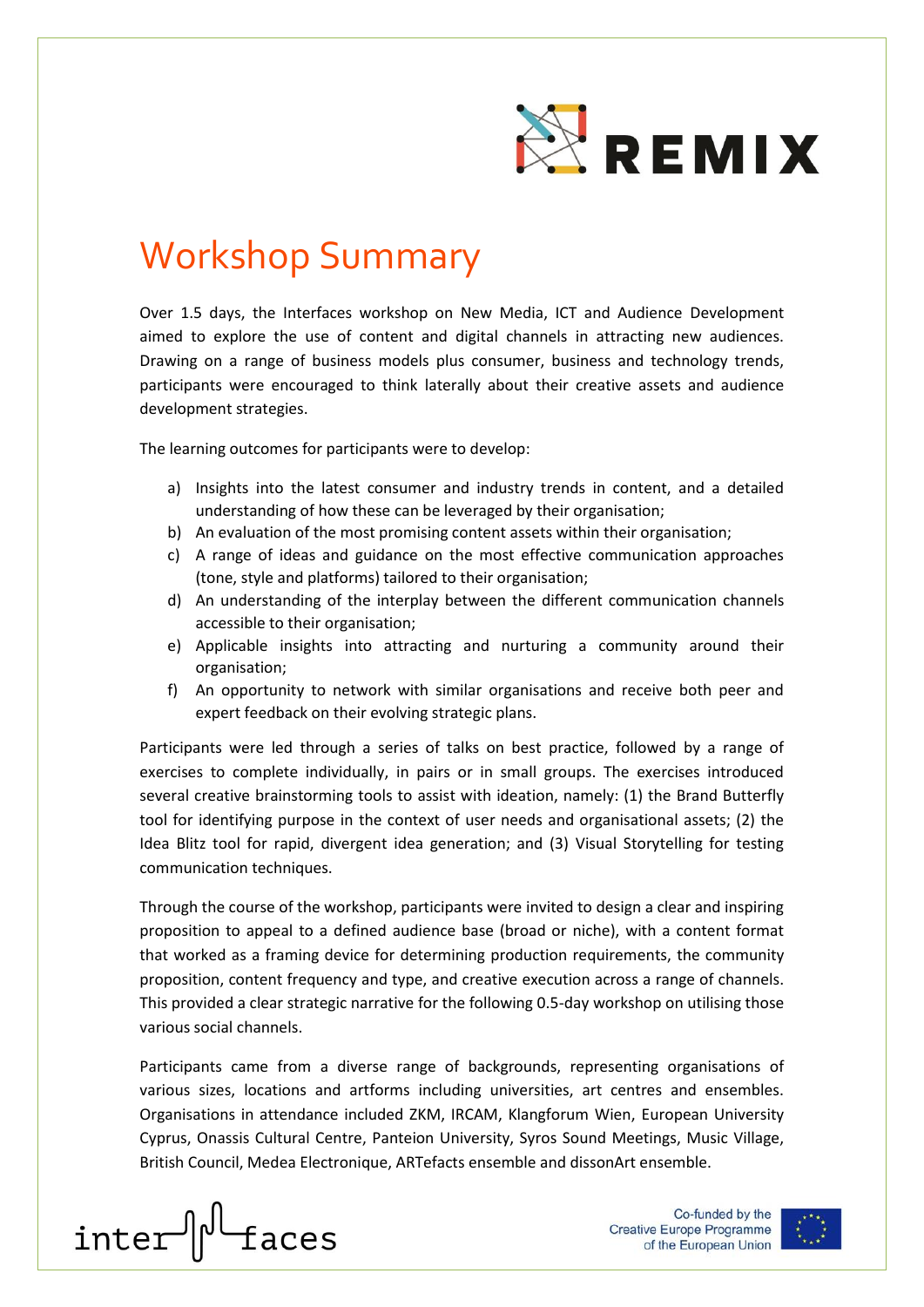All participants engaged well throughout the process, creating a range of innovative cultural formats such as:

- Word of the day, providing a French-Greek translation with a few lines of narrative capturing the story of that word;
- Weekly 1-minute piece of music with explanations and things to note;
- Using stage objects (e.g. costumes, sets) to frame commentary on current affairs;
- Reward tokens for particular actions, e.g. buying tickets, seeking information, social shares;
- Capturing audio descriptions from audience;
- An unfinished sound piece through social media;
- A new think tank specialising in arts in teaching (e.g. design thinking, vocal coaching).

The final session then provided a range of insights and strategies from entrepreneurs as to how to make ideas happen, and the ingredients that make successful implementation of an idea more likely.

Participants left with a clear understanding of how to build a format-based strategy for building new audiences, and tailored feedback on how they communicate those propositions to new audiences. The tools, exercises and insights are all directly applicable for participants to take back for further idea generation and planning with their teams, before they then use the low-cost, low-resource strategies to implement them in the market.

#### **Further material to download:**

- REMIX Workshop Presentation (pdf)
- The Idea Blitz tool & The Brand Butterfly tool (pdf)

#### **Contact Information:**

Simon Cronshaw | E-mail: [simon.cronshaw@remixsummits.com](mailto:simon.cronshaw@remixsummits.com) REMIX Academy |<https://www.remixsummits.com/academy/>

inter || faces